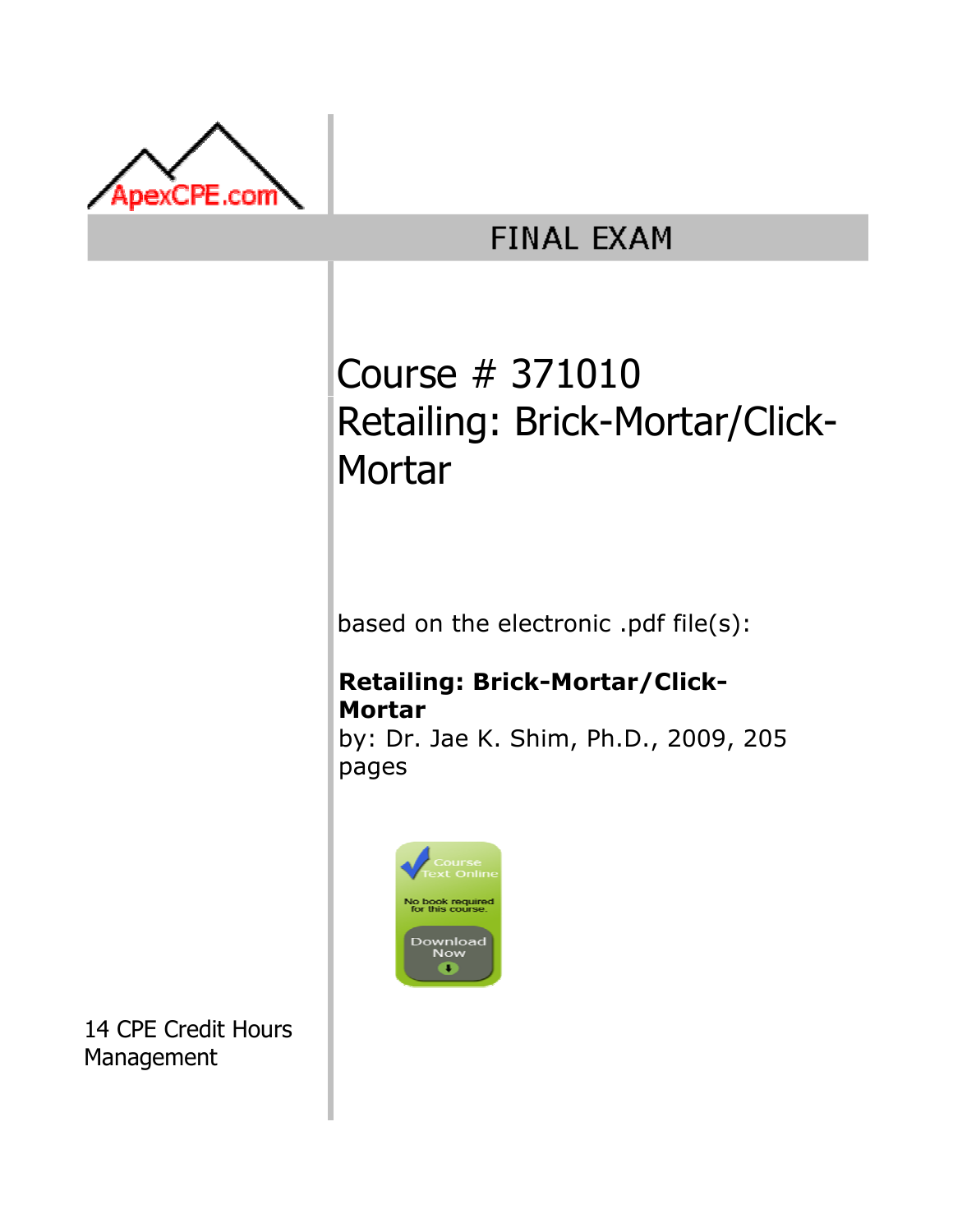A P E X C P E . C O M . . . . . 713.234.0892 . . . . . support@apexcpe.com This exam sheet is made available for your convenience in answering questions while offline. Please note that you will still need to enter your answers on the online exam sheet for grading. Instructions are provided at the end of this document.

#### Chapter 1 - Retailers and their structure

1. Retail is the \_\_\_\_\_\_\_\_\_\_\_\_ industry in the U.S. both in number of establishments and number of employees.

Largest

Second largest

**Letter** Third largest

**LETTE** Fifth largest

2. \_\_\_\_\_\_\_\_\_\_\_\_\_\_\_\_\_\_\_\_\_ are not included in traditional retailing:

**LECCC** Wholesalers

Department stores

**L** Chain stores

**Liet Supermarkets** 

3. Which one of the following is not a disadvantage of online retailers?

Not completely trusted by consumers

**Better deals than traditional retailers** 

Cost per customer is higher than for traditional retailers

Customer satisfaction and service is lower than traditional retailers

#### Chapter 2 - Retail management requirements

4. Marketers can carry on online marketing in the following way(s):

Using e-mail

**Participating in forums, newsgroups, and bulletin boards** 

Creating an electronic storefront

**LETT** All of the above

5. Suggestions to improve the plight of e-tailers do not include the following: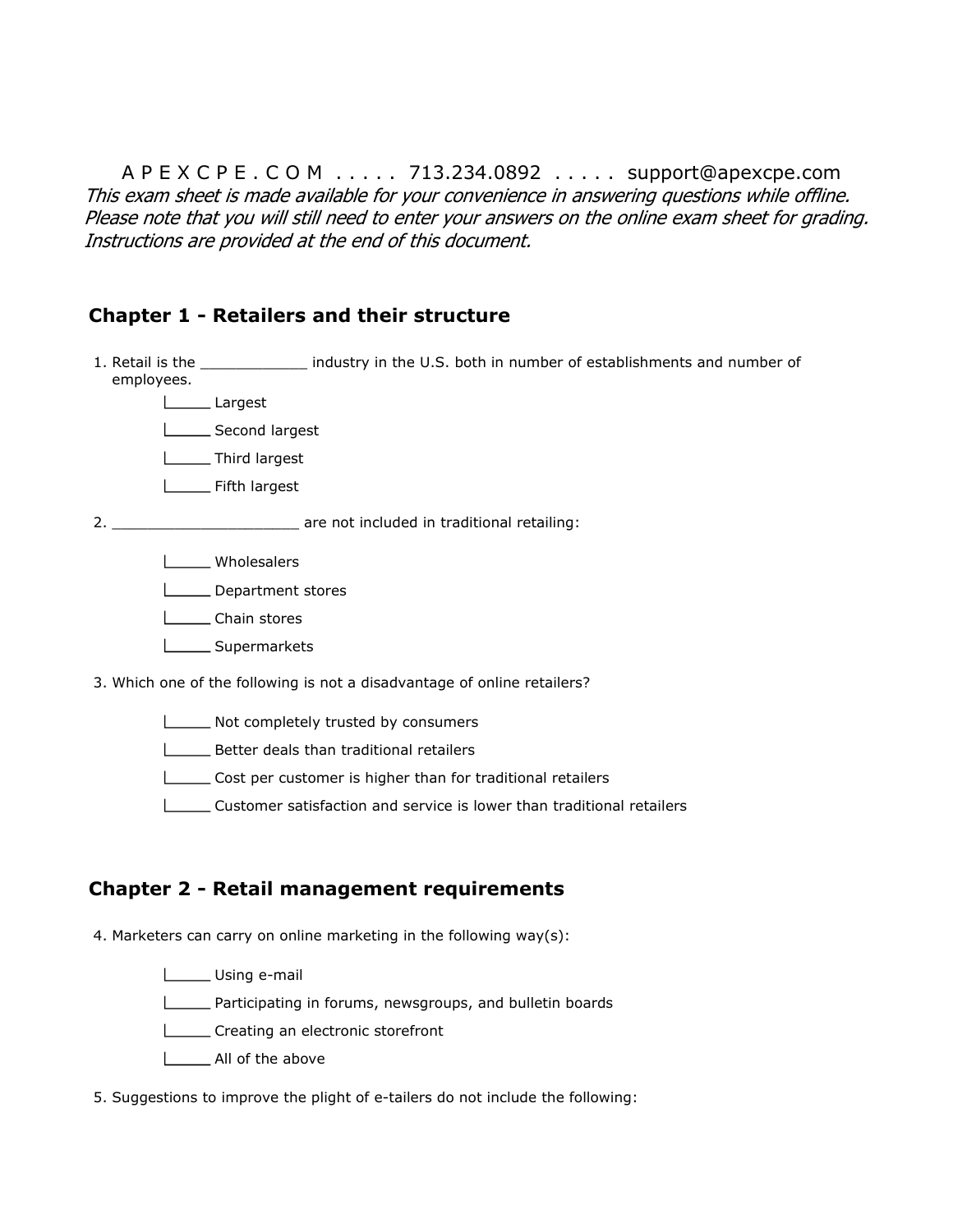**Lackson** Keep it sophisticated

**Think like your customer** 

**L** Don't blow everything on advertising

**L** Donâ€<sup>™</sup>t undercut prices

6. Retail management skills do not include:

**Technical skills** 

**Looper** Human skills

**Conceptual skills** 

**Negotiation skills** 

#### Chapter 3 - Store Location

7. Human factor requirements refer to:

A sense of smell

A sense of loyalty and competency

A sense of taste

A sense of hearing

8. Successful retail businesses:

**LETTE** Provide employment

- **Facilitate market distribution**
- **Benefit their communities in many other ways**
- Do all of the above

9. The suburbanite is more apt to:

- Own a home
- **LETT** Rent more furniture and appliances
- **Employ a gardner**
- Use a handy person

#### Chapter 4 - Store buildings, fixtures and equipment

10. Fundamental considerations to be taken into account in choosing a site do not include: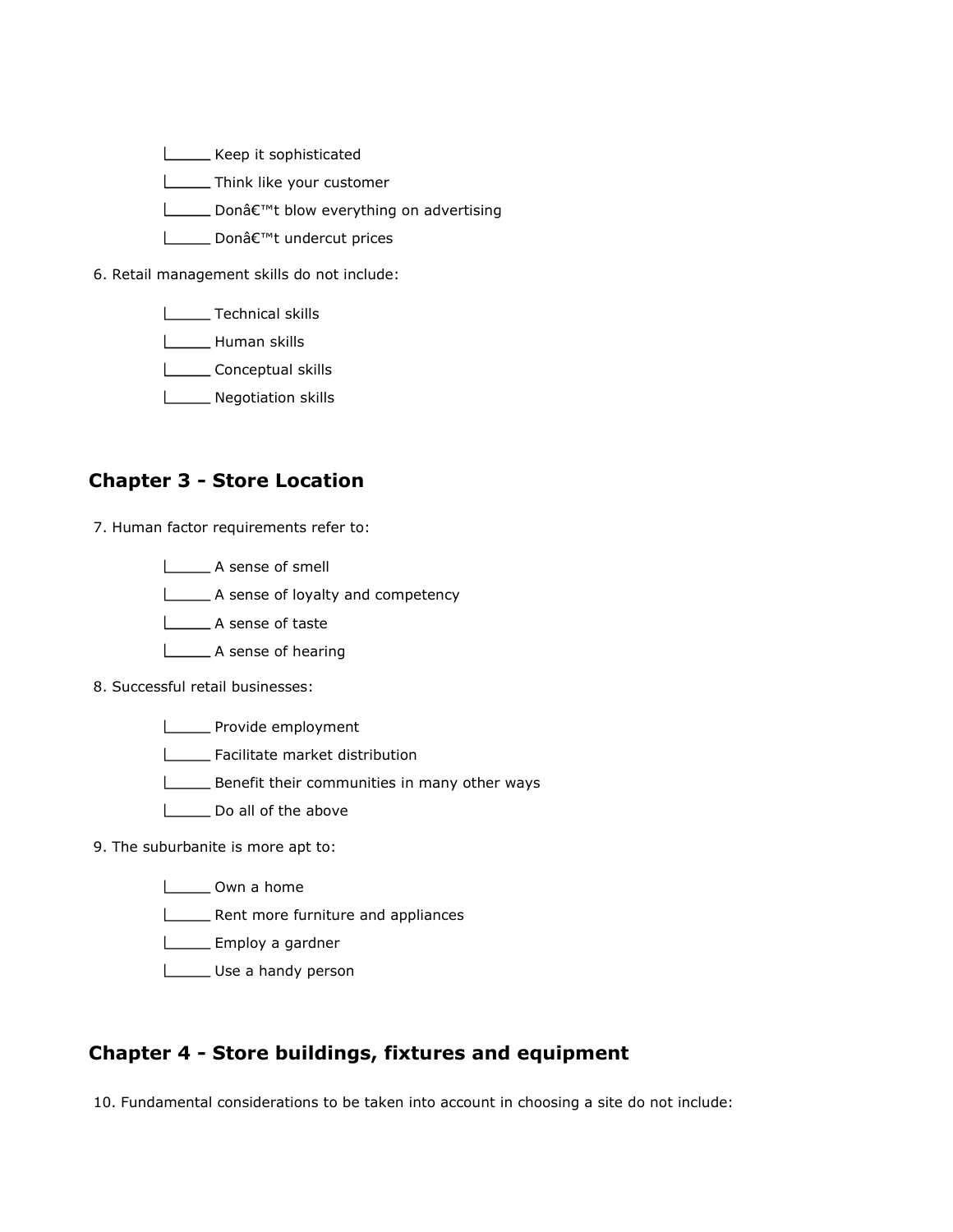**The estimated volume of business** 

**Number of holidays** 

L\_\_\_\_\_\_ Customer buying

**L** Potential customer traffic

11. IT in retailing can give information on all except:

**Price lines and sizes and color of merchandise** 

Inventories

L<sub>Expenses</sub>

**Theft and breakage** 

12. merchandise: **wate the factor of factor affecting layout or arrangement of fixtures and** 

Size and shape of space occupied

Location of unloading dock, elevator

**The local environment** 

**LETT** Kinds of merchandise handled

#### Chapter 5 - Arranging the store's interior - layout

13. The general patterns evidenced in the structure for branch operations do not include:

L\_\_\_\_\_\_ "Brood hen and chick†organization

**Spinoff plan** 

L\_\_\_\_\_\_ "Separate store†plan

L\_\_\_\_\_ "Equal store†structure

14. One of the following is not one of the four major steps involved in selecting retail employees:

 $\Box$  Making careful job analyses and preparÂing job specifications

Having the employee take an IQ test.

Developing satisfactory sources of recruitment

Introducing the employee to the store and the job.

15. Techniques available for appraising training programs include:

Shopping service reports

Number of errors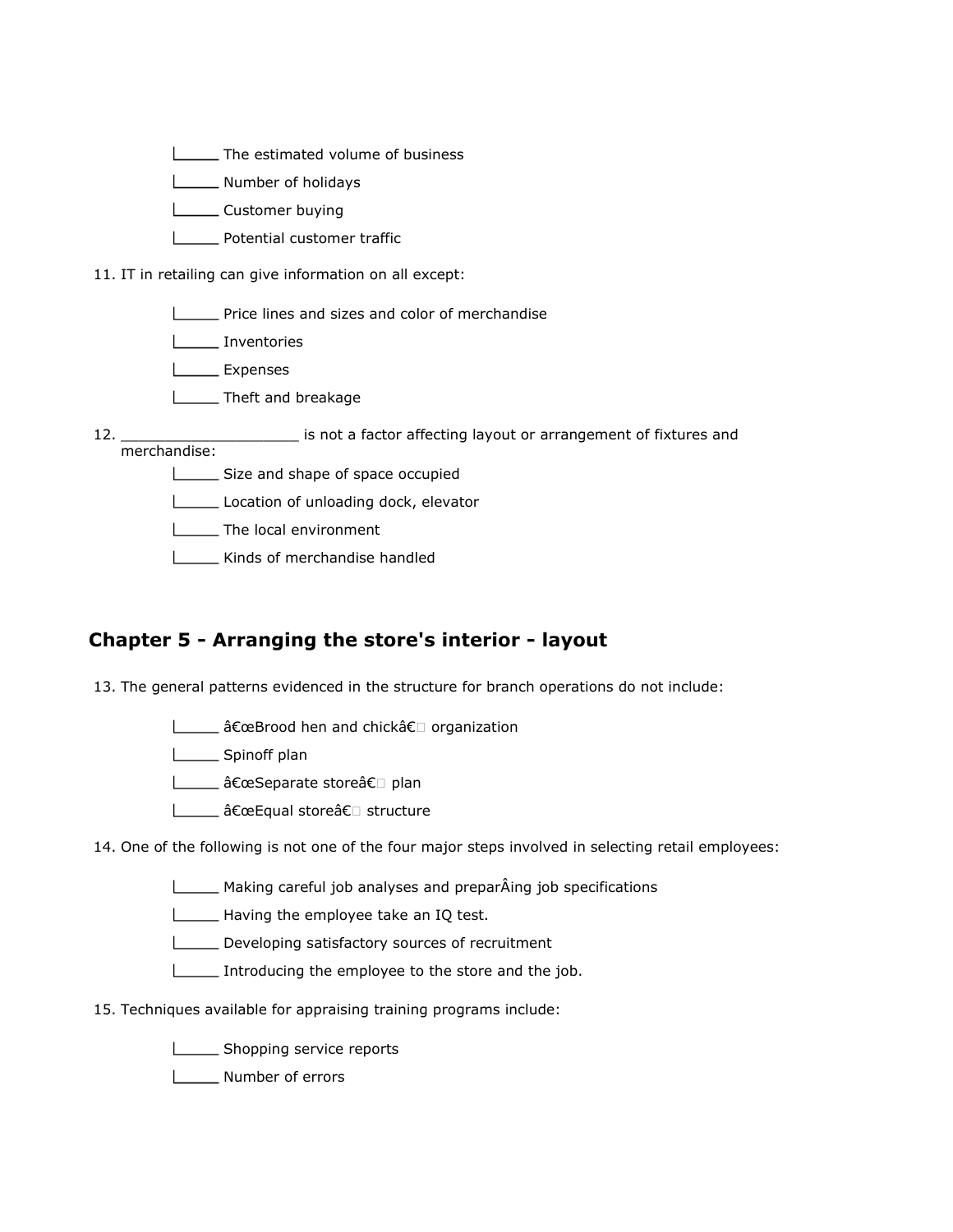**Number of complaints** 

I \_\_\_\_\_ All the above

# Chapter 6 - Structure of the retail firm

16. Which one of the following is not a goal of a compensation plan?

Keep wages under control

**LECO** Reduce labor turnover and discontent employees

**LETTE** Minimize benefit packages

**Plan easily understood by employees and management** 

17. Job dissatisfaction and employee complaints can include:

| is not an essential element in a merchandise budgeting plan: |
|--------------------------------------------------------------|
|                                                              |
|                                                              |
|                                                              |
|                                                              |

#### Specific items to be purchased

# Chapter 7 - Retail human resource management

19. A good budget to accomplish its purpose should:

- Be planned at least six months in advance
- Represent the combined judgment of those influenced
- Cover a long period
- **Letter** Be modified periodically
- 20. The stock-sales ratio indicates the relationship that exists:

Between the retail value of stock at the close of the fiscal year and the net sales for that year.

**LETT** An ideal balance that should prevail between stock and sales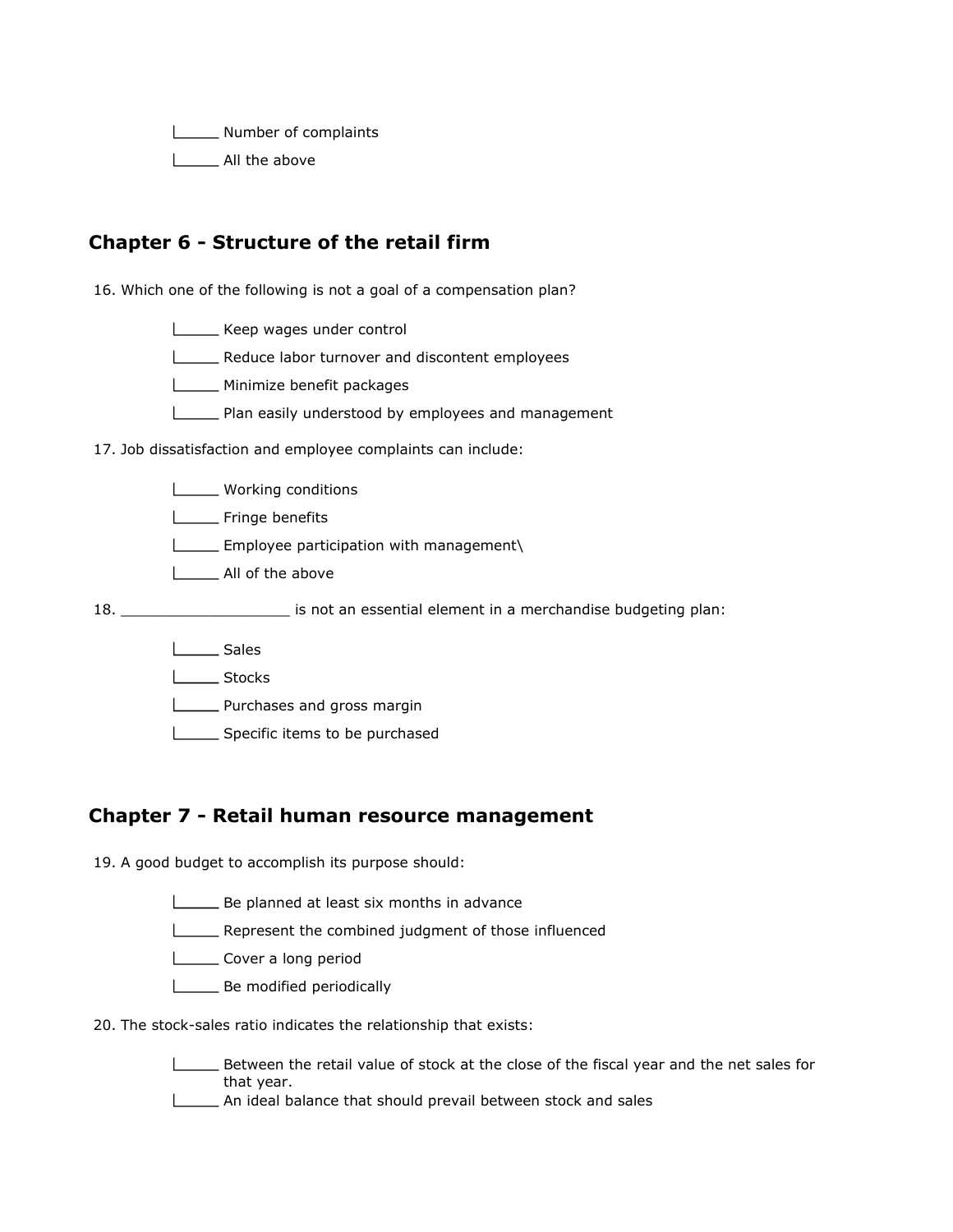The stock at the beginning of the month at retail and the sales for that month The stock at the end of the month at retail and the sales for that month

# Chapter 8 - Merchandising policies and budget

21. Two types of formal buying plans available are:

Standard stock and variable stock

**L**\_\_\_\_\_\_\_ Basic stock list and model stock list

General stock and specific stock

Stock specialties and stock discounts

22. Factors that influence the quantities of stock to be purchased do not include:

**Poor inventory control** 

**Expected sales volume** 

Type of merchandise, i.e. Perishable

Source of supply

#### Chapter 9 - Planning and selecting item assortments

23. Once established, a basic stock list should:

Never be changed

**LETTE:** Be revised constantly

**LETT** Be reviewed annually for possible changes

Be changed only when competitors force such action

24.  $\frac{1}{2}$  is not an inside source of information on customer $\hat{a} \in \mathbb{N}$ s buying habits:

**Lacks** Past sales

L\_\_\_\_ Vendor's offerings

**LETT** Returned goods and adjustment data

Credit department ratings

25. A model stock is not:

**Lackson** Forward looking

Based partly on an analysis of past sales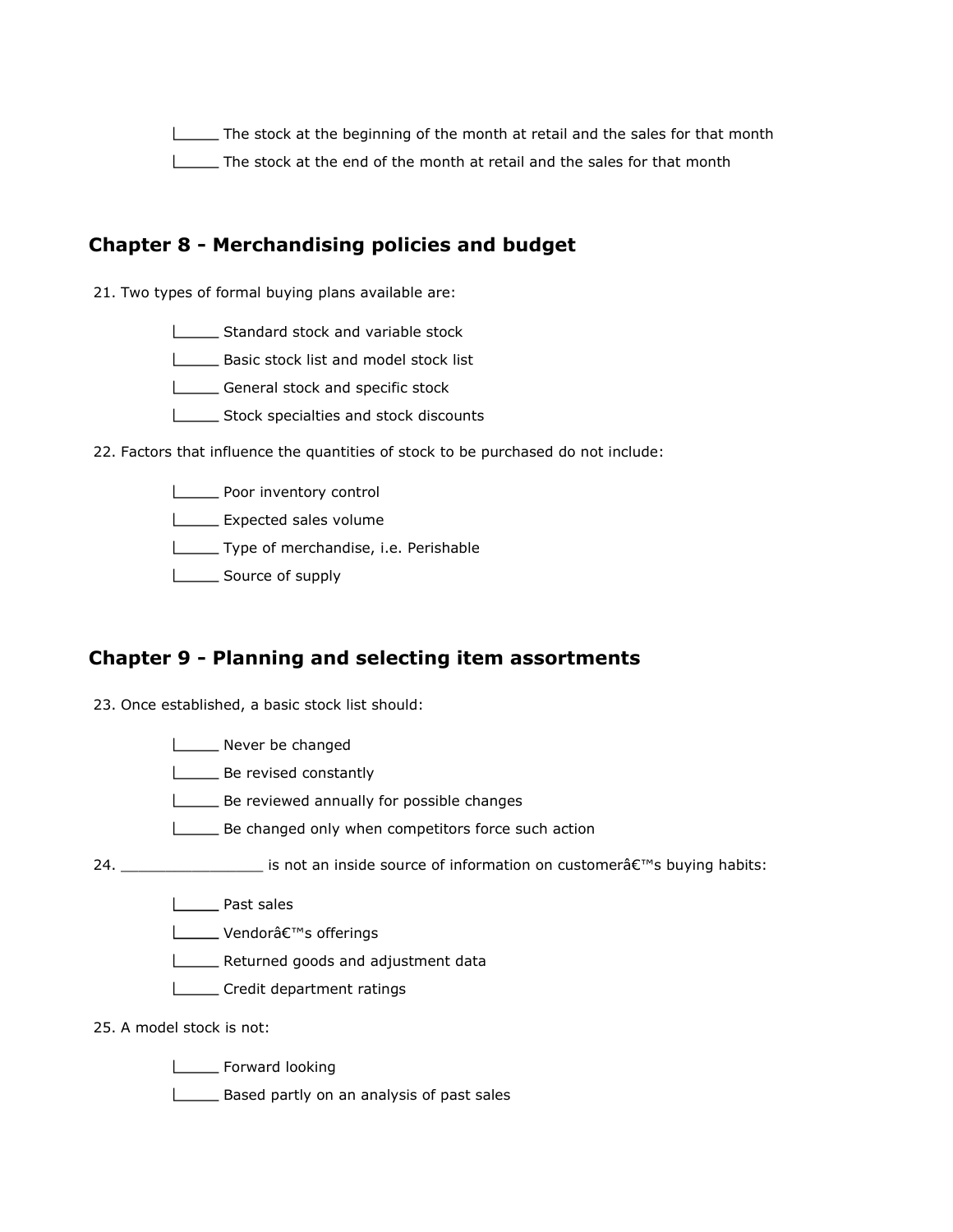For fashion goods.

L\_\_\_\_\_\_ Style-oriented.

# Chapter 10 - Buying : Selecting merchandising resources

26. \_\_\_\_\_\_\_\_\_\_\_\_\_\_\_\_\_\_\_\_\_\_\_ is not a major source of supply open to retailers:

**LACCE** Wholesale middlemen

L**L** Other retailers

**L\_\_\_\_\_\_** Manufacturers

**LETTE** Farmers and growers

27. Group buying yield the following benefits except:

Large discounts

**LECT** Requires carrying large inventories

More saleable goods or fashionable goods

**L** Buyer's time is saved

28. An invoice or resources bill of goods will not include:

**L\_\_\_\_\_** Quality

**Loughter** Quantity

**L** Description

**Lacker** Price

# Chapter 11 - Buying : Negotiating with merchandise resources

29. Discounts can be based on all the following except:

**LETT** Quantity discounts

**Trade discounts** 

Seasonal discounts

Functional discounts

30. "Terms of sale†do not refer to:

Transportation charges stipulated on the invoice

**L\_\_\_\_\_** Pre-retailing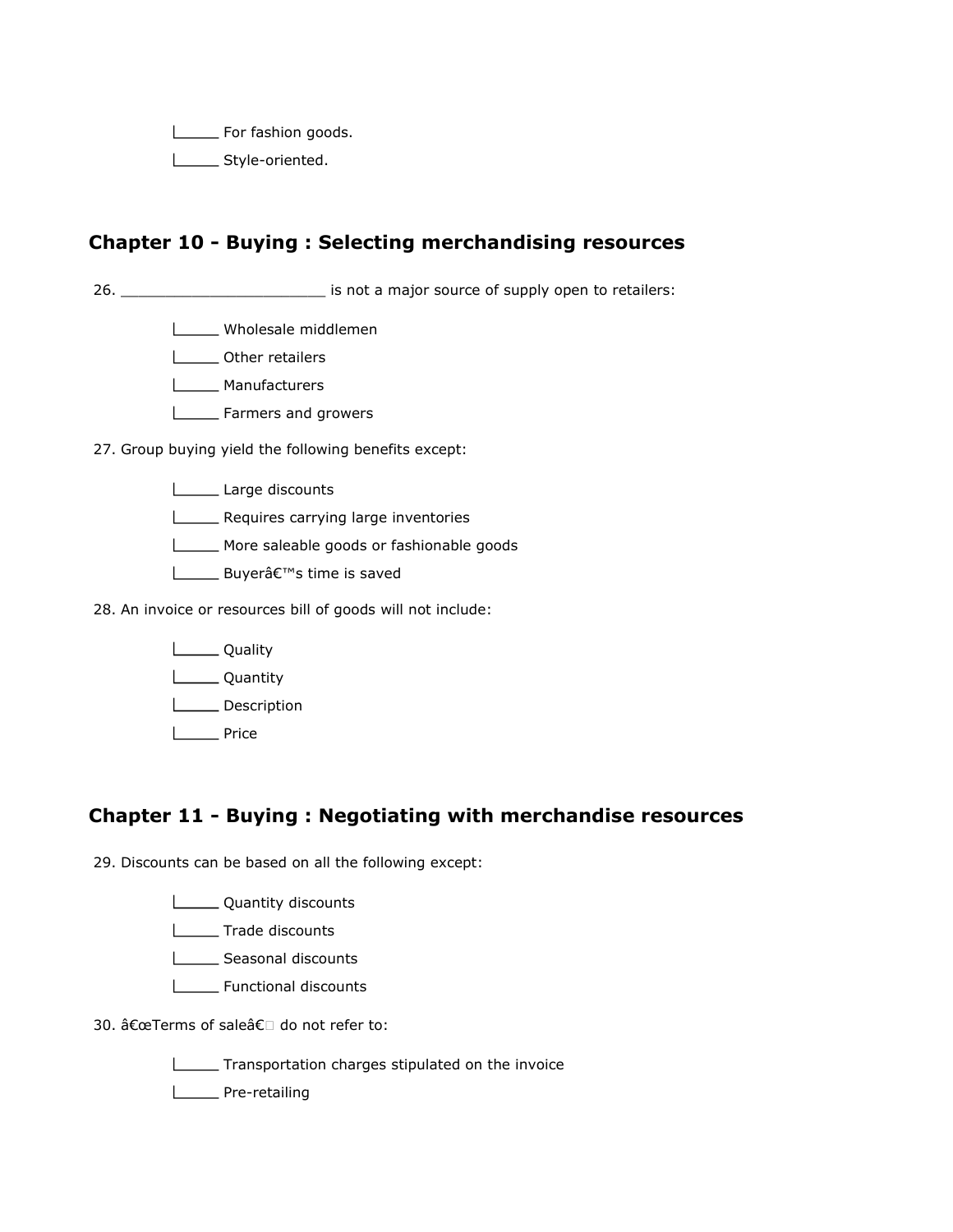L<sub>Discounts</sub> l\_\_\_\_ Dating 31. "Net 30 days" is a good example of \_\_\_\_\_\_\_\_\_\_\_\_\_\_\_\_\_. **LETTE** Advanced dating Seasonal dating **LETT** Ordinary dating

**Eom dating (receipt of goods)** 

# Chapter 12 - Merchandise control

32. On an invoice dated August 7, with terms 3/10 EOM, the 3 percent discount can be taken through

- $\frac{1}{2}$  40042  $\frac{1}{2}$  40066  $\frac{1}{40073}$
- $1 40093$

33. Limitations of merchandise control can not include:

**LETT** Provides accurate buying information

Frequent appraisal of system required

Control systems can be costly to install

Control systems can be costly to operate

34. Merchandise management or stock control refers to:

A balanced relationship between stocks and sales

**The ownership of merchandise** 

**The rate of merchandise turnover** 

**The handling of merchandise between delivery and sales** 

# Chapter 13 - Handling incoming merchandise

35. Which one of the following is not a unit control system?

**LETT** Requisition or reserve stock control

**LECT** Warehouse control system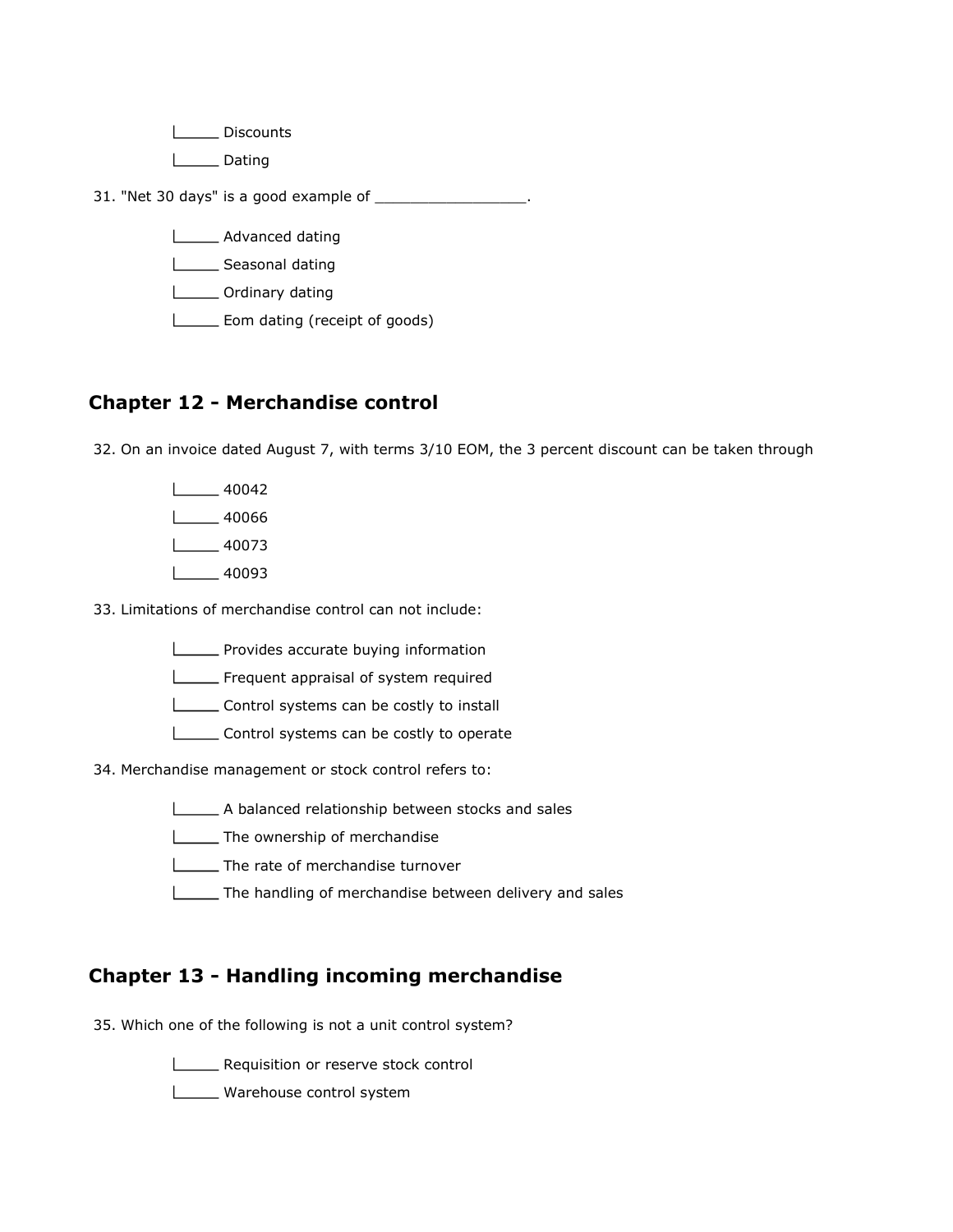**Looper** Remainder system

- L\_\_\_\_\_ Reminder system
- 36. Stock shortages or theft of merchandise can be minimized by all except:
	- **Installing burglar alarms**
	- **LETT** Regular police protection
	- L\_\_\_\_\_ Using "human spottersâ€
	- Loss or damage tax write-offs
- 37. Centralization of common activities in the receiving operations of merchandise allows for all except:
	- **Better control of incoming merchandise**
	- Less danger of lost invoices and discounts
	- Increases in the quality of work at lower costs
	- Allows salespeople to do a variety of jobs

# Chapter 14 - Pricing

38. Information required on incoming shipments can not include:

- Date and hour of arrival
- Increases risk of theft
- **LETT** Conditions of goods (any damages)
- **LECT** Weight and delivery charges

39. Limitations of price lining do not include:

- **LETT** Difficult to obtain adequate assortments
- Limits the store's ability to meet competition's price
- **Prices may not be acceptable by customers**
- **LECT** Price lines provide customer with a wide assortment
- 40. \_\_\_\_\_\_\_\_\_\_\_\_\_\_\_\_ is not a factor influencing markup:
	- **Lacker** Customer appeal
	- L**LET** Ethnic choices
	- **Lackson** Private brands
	- **LETT** Price and level adjustments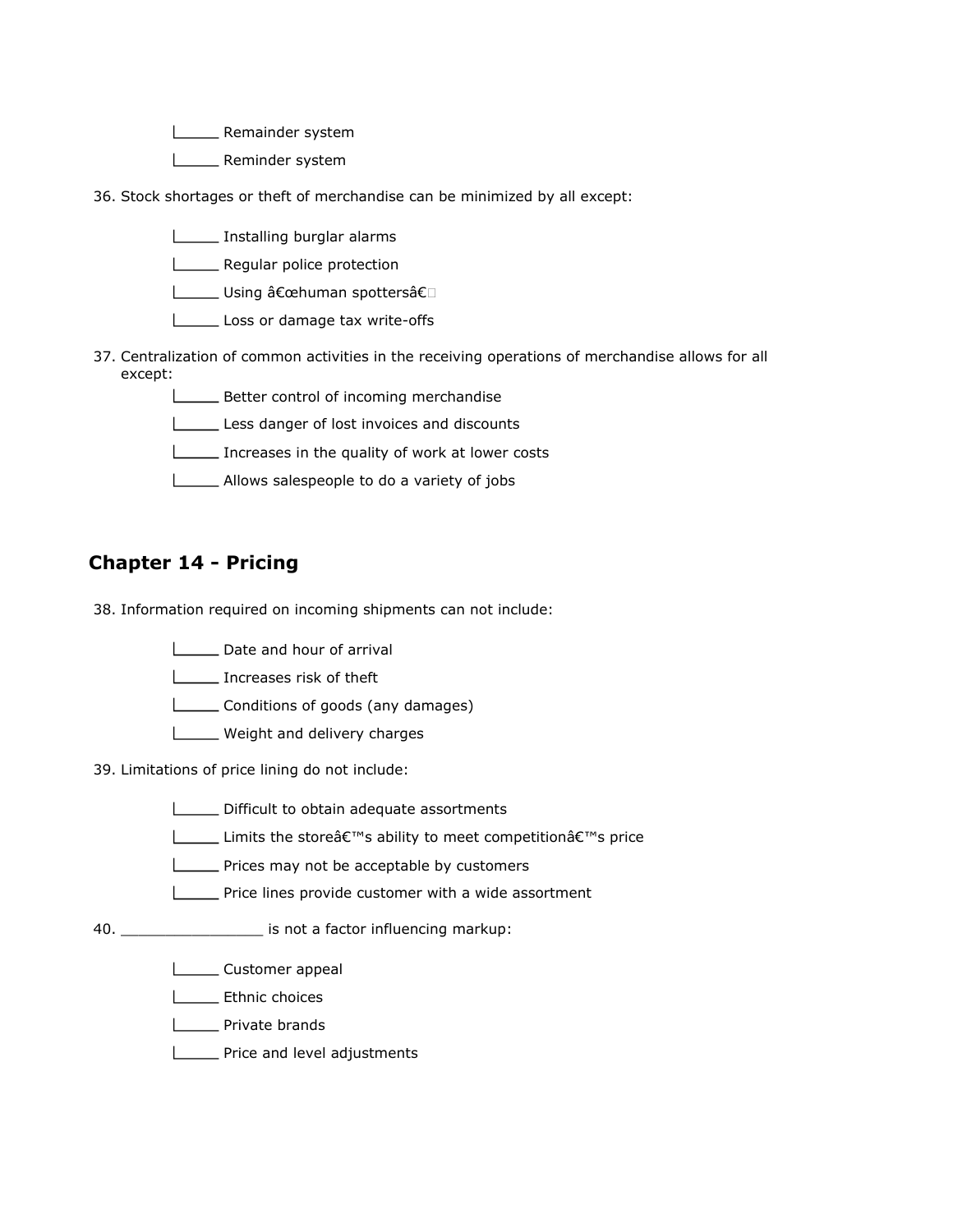# Chapter 15 - Advertising and Display

41. Other factors that can influence markup pricing include:

- Seasonal consideration
- **Newness of an item**
- L \_\_\_\_\_ Manufacturer's policies
- **LETT** Profit on particular items, not total profit is the goal
- 42. The steps in programming retail advertising do not include:
	- **LETTE** Plan the advertising
	- **LACCC** Write the press release
	- **LETT** Prepare the actual advertisements
	- Test the advertising and select appropriate media

# Chapter 16 - Other nonpersonal methods of retail

43. Interior displays can be classified into these categories except:

- **Merchandise displays**
- Seasonal window paintings
- Dealer displays
- L<sub>Store</sub> signs
- 44. Non-personal methods of sales promotion used by retailers do not include:
	- L**ECO**Telephone
	- L**ETT** Mail-order
	- Letter Door-to-door
	- **L**\_\_\_\_\_\_\_ Packaging and labeling

# Chapter 17 - Personal salesmanship

45. Sales promotions employed by supermarkets do not include:

**Lacks** Games of chance

L<sub>L</sub> Food sampling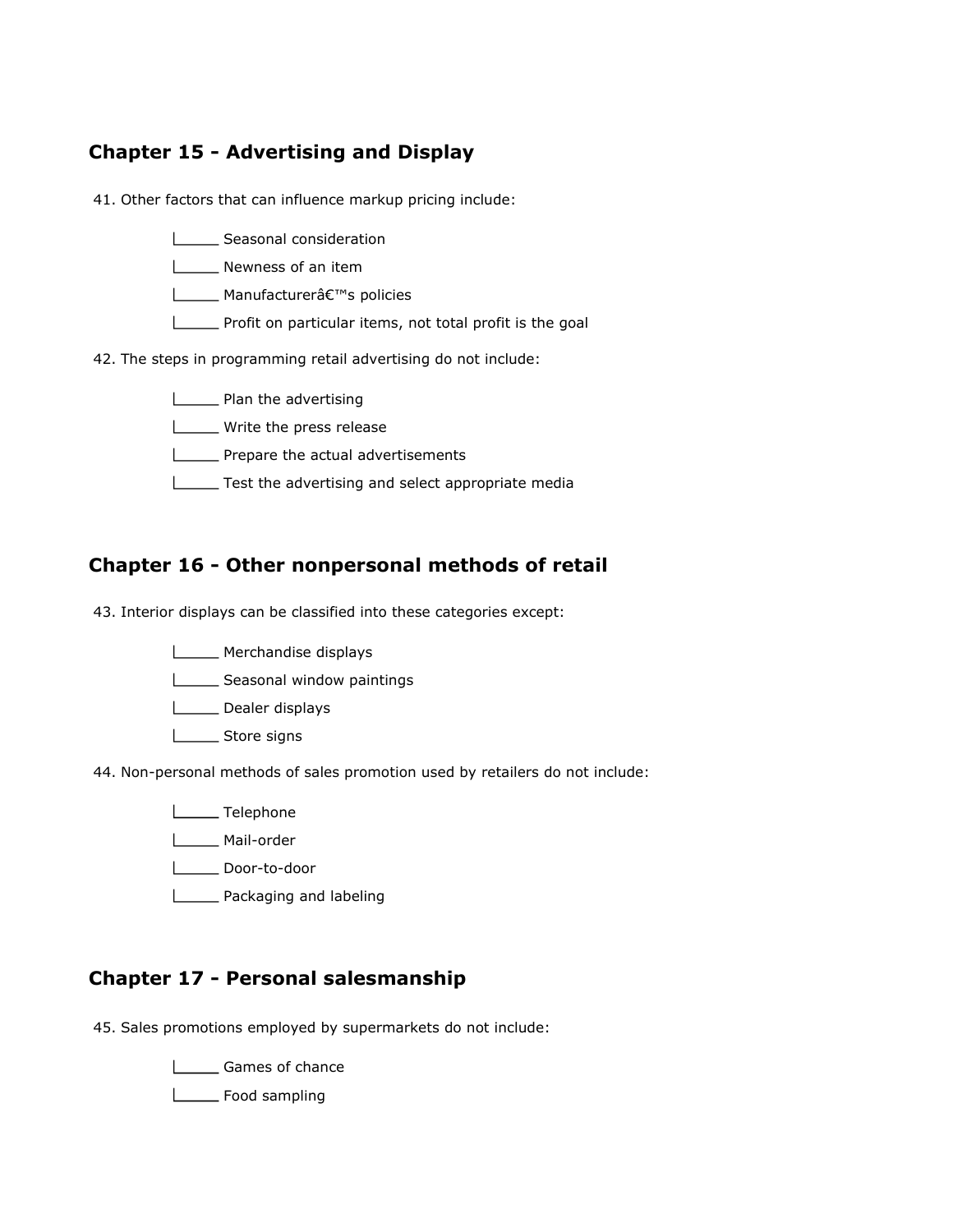L<sub>Rebates</sub>

Lossen Candy give-away

46. Some general rules helpful in selling include all except:

- Mention competitors poor service and poor quality goods
- Never argue with the customer
- Learn to anticipate objections
- Deal fairly with the customer, listen to their opinions
- 47. Which of the following is not a major cause of customer complaints?
	- Improper buying, habitual complainers
	- **Inefficient store system**
	- **L** Quality relative to price
	- Inadequate trained personnel

# Chapter 18 - Customer services

48. Customer services can not include:

- **Looper Service**
- Sell on cash basis only
- **LETTE** Additional store hours
- **LETT** Personal shopping, selecting for the customer

49. \_\_\_\_\_\_\_\_\_\_\_\_\_\_\_\_\_\_\_\_\_\_ is not a type of retail credit or consumer credit:

- **LECT** Open account credit
- L\_\_\_\_\_ Installment credit
- **L** Partial credit
- **LETTE** Revolving credit
- 50. Which of the following Federal statutes does not apply to credit legislation?
	- **The Consumer Credit Protection Act**
	- Federal Reserve Credit Act
	- **Letter** The †Fair Credit Reporting†Act
	- **Equal Credit Opportunity Act**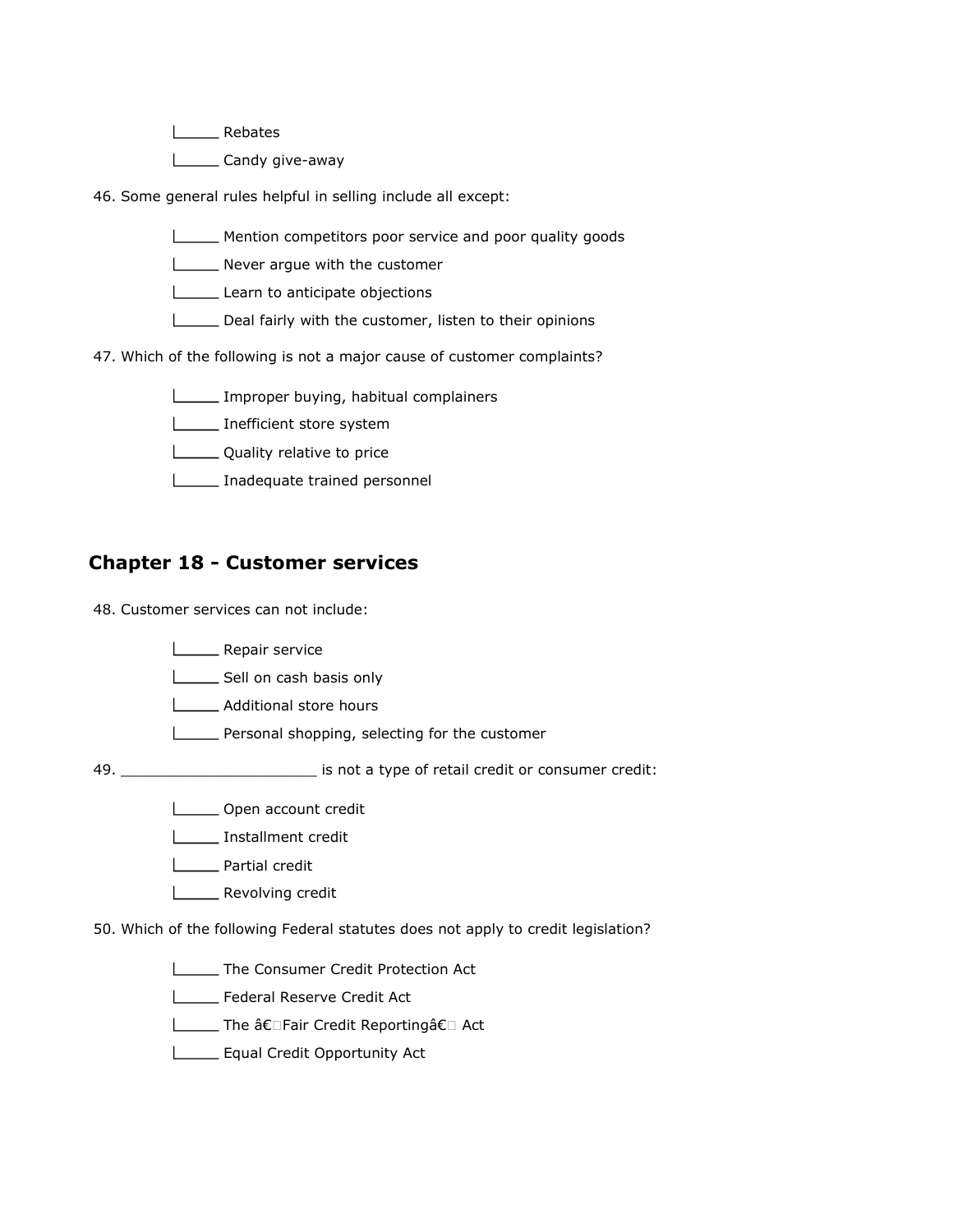# Chapter 19 - Retail credit and collections

51. \_\_\_\_\_\_\_\_\_\_\_\_\_ is not a yardstick for judging the effectiveness of credit departments:

- Number of accounts opened in a given period
- Number of credit applications refused
- **Number of delinquent accounts**
- The number of competing credit card companies
- 52. Accounting records serve all of the following purposes except:
	- To determine past financial results of operations
	- For appraising current results and making future plans
	- To boost stock market prices with deceptive information
	- To establish credit lines with financial institutions
- 53. The retailerâ€<sup>™</sup>s "net worth†is:
	- **The amount in the bank**
	- The amount by which total assets exceed total liabilities
	- The total assets on the balance sheet
	- The total liabilities on the balance sheet

#### Chapter 20 - Basic accounting controls

- 54. The daily record of each day's transactions does not include:
	- Daily cash and credit sales
	- **LETTE** Personnel expenses
	- **Merchandise receipts and expenditures**
	- L\_\_\_\_\_ Operating expenses
- 55. An item conspicuously absent from operating statements under the cost method of figuring profits is the:
	- Stock shortage
	- **Net profit**
	- **LECCCC** Store expenses
	- Gross margin
- 56. Advantages of the retail method of preparing an operating statement include all except: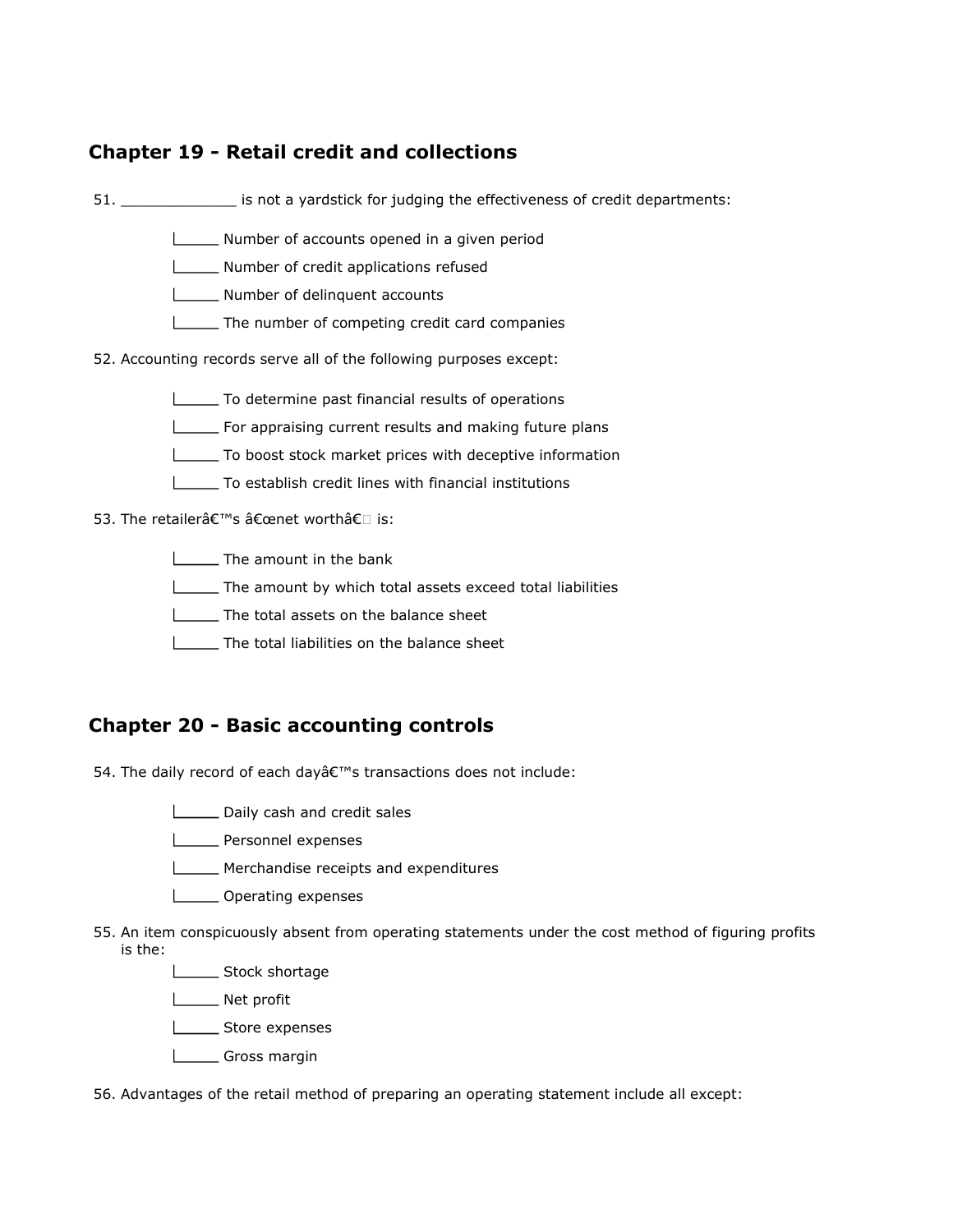**LETT** Provides effective control over profit

It is costly to operate

**Permits valuation of inventory** 

- Facilitates taking physical inventory
- 57. Which of the following two figures are required by the retail inventory method to be carried on the retailer's books at retail and at cost?
	- Inventory and purchases

Inventory and markup

**L\_\_\_\_** Purchase and sales

**Markups and markdowns** 

#### Chapter 21 - Analyzing and controlling expenses

58. In seeking to improve profits, the retailer has most control over:

L**L**Cost of goods

L**L** Expenses

L<sub>Net sales</sub>

L<sub>ab</sub>Taxes

59. Methods of allocating expenses do not include:

**The net profit plan** 

**L\_\_\_\_\_** The contribution plan

**LETTIME** Combined plan

**The reciprocal service method** 

60. Expense comparison and analysis do not involve:

**△** A review of the retailer a expenses over a period of time

**L\_\_\_\_\_** Flowcharts

A comparison with other retailers

Analysis of expenses though an expense budget

#### Chapter 22 - Control of sales transactions

61. The internal theft problems that can arise in a retail business do not include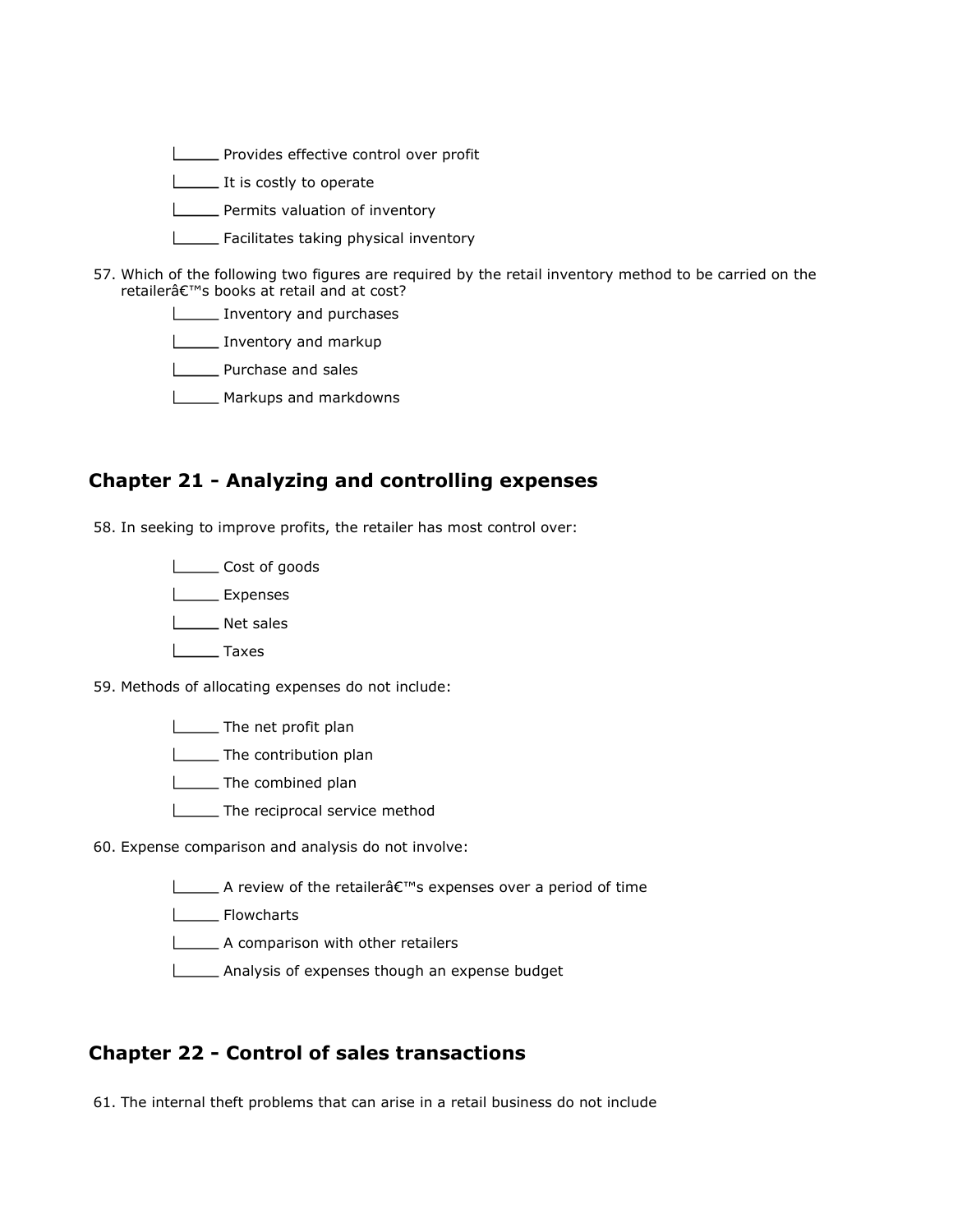**LETT** Pilferage of merchandise and supplies by employees

A bank reconciliation

**LETT** Retention of store money by employees who handle cash

Collusion between employees and outsiders

62. Major crimes committed against retailers by outsiders include all except:

- **LETTE** Shoplifting
- **LETTE** Price-ticket switching
- Credit card frauds
- **LEMPLOYEE** embezzlement
- 63. Internal theft problems include:
	- **LETT** Pilferage of merchandise and supplies
	- **LETT** Retention of store money
	- **Lower** Embezzlement
	- | All the above

#### Chapter 23 - Retail security and loss prevention

- 64. Management's prime responsibility is to:
	- **LETTE** Provide competent wages
	- **Lackson** Operate profitably
	- Engage in research
	- **LECT** Support community projects
- 65. Online retailers (e-tailers) should not take into account:
	- Type of goods appropriate for store selling
	- The prices customers are willing to pay based on conveniences.
	- Suitable software interfaces.
	- **Manner of payment by customers for online purchases.**

#### Chapter 24 - Management coordination and leadership

66. Which of the following is true of the balance sheet?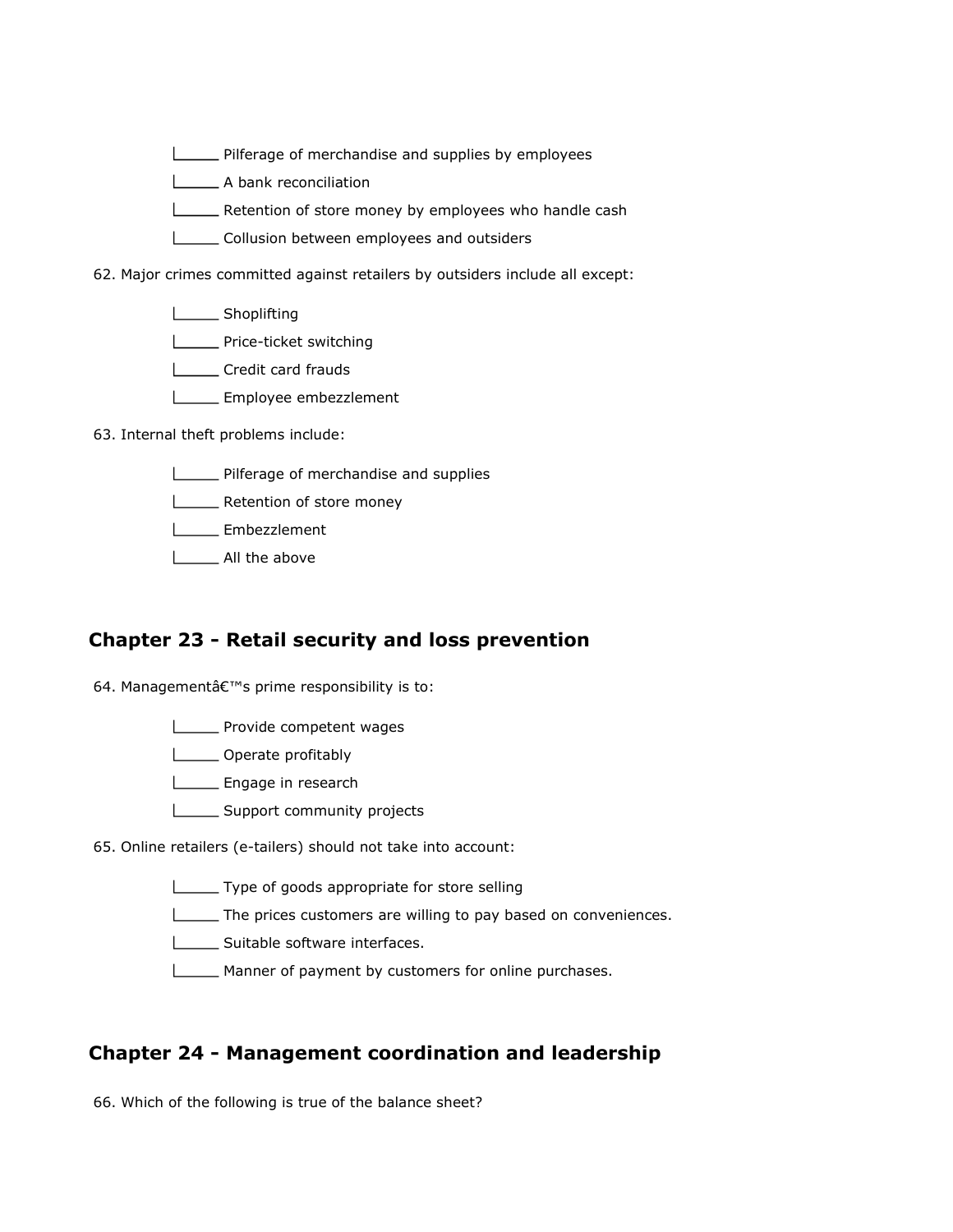It includes revenue and expense accounts.

It identifies a store $\hat{a} \in \mathbb{N}$  assets and liabilities as of a specific date

It shows the results of operations for an accounting period.

It discloses the amount of dividends paid.

67. Which of the following is the correct way to date an operating statement?

**L**\_\_\_\_\_\_ January 1â€"December 31, 20A

At December 31, 20A.

As of December 31, 20A

From the beginning January 1, 20A

#### Chapter 25 - Brick and Mortar to Click and Mortar: E-tailing

68. Gross margin is

**LETT** Revenue minus expenses.

**LECT** Assets minus liabilities.

Sales minus cost of goods sold.

Sales minus operating expenses.

69. The first step in merchandising budgeting is the preparation of the:

**Planned purchase budget.** 

Gross margin budget.

**LETTE** Planned sales forecast.

L\_\_\_\_\_\_ Cash budget.

70. \_\_\_\_\_\_\_\_\_\_\_\_\_\_\_\_\_\_\_\_\_\_\_\_\_ is not likely to be a future change in retailing.

Online sales exceeding traditional brick-mortar sales

The growth of multi-channel retailing,

The increasing impact of technology,

The dramatic changes in the way consumers shop

Instructions for Submitting Answers Online: Sign In at www.ApexCPE.com